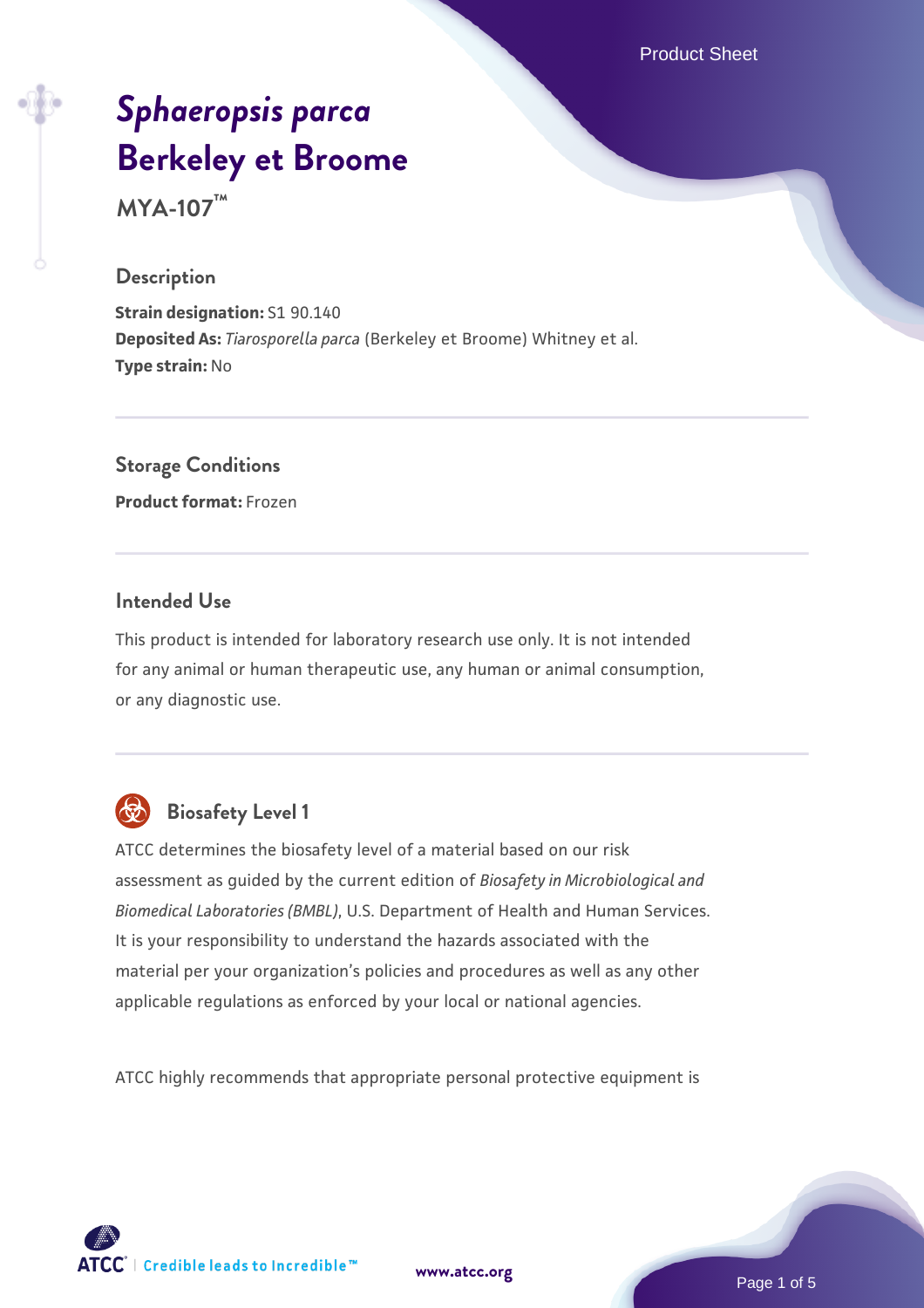#### **[Sphaeropsis parca](https://www.atcc.org/products/mya-107) [Berkeley et Broome](https://www.atcc.org/products/mya-107)** Product Sheet **MYA-107**

always used when handling vials. For cultures that require storage in liquid nitrogen, it is important to note that some vials may leak when submersed in liquid nitrogen and will slowly fill with liquid nitrogen. Upon thawing, the conversion of the liquid nitrogen back to its gas phase may result in the vial exploding or blowing off its cap with dangerous force creating flying debris. Unless necessary, ATCC recommends that these cultures be stored in the vapor phase of liquid nitrogen rather than submersed in liquid nitrogen.

#### **Certificate of Analysis**

For batch-specific test results, refer to the applicable certificate of analysis that can be found at www.atcc.org.

#### **Growth Conditions**

**Medium:**  [ATCC Medium 200: YM agar or YM broth](https://www.atcc.org/-/media/product-assets/documents/microbial-media-formulations/2/0/0/atcc-medium-200.pdf?rev=ac40fd74dc13433a809367b0b9da30fc) **Temperature:** 20°C **Incubation:** under light 12 hrs on/12 hrs off

#### **Material Citation**

If use of this material results in a scientific publication, please cite the material in the following manner: *Sphaeropsis parca* Berkeley et Broome (ATCC MYA-107)

#### **References**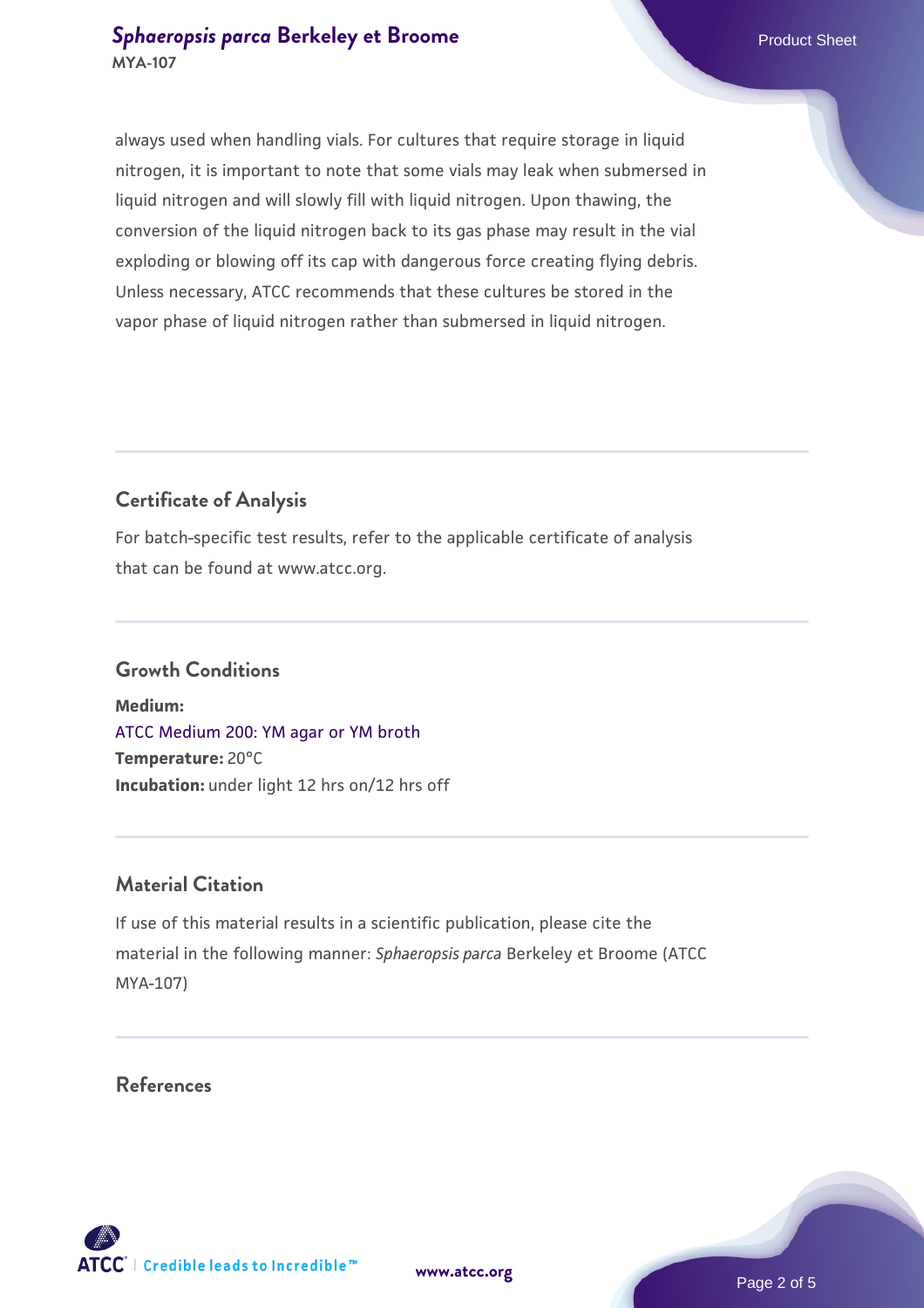#### **[Sphaeropsis parca](https://www.atcc.org/products/mya-107) [Berkeley et Broome](https://www.atcc.org/products/mya-107)** Product Sheet **MYA-107**

References and other information relating to this material are available at www.atcc.org.

#### **Warranty**

The product is provided 'AS IS' and the viability of ATCC® products is warranted for 30 days from the date of shipment, provided that the customer has stored and handled the product according to the information included on the product information sheet, website, and Certificate of Analysis. For living cultures, ATCC lists the media formulation and reagents that have been found to be effective for the product. While other unspecified media and reagents may also produce satisfactory results, a change in the ATCC and/or depositor-recommended protocols may affect the recovery, growth, and/or function of the product. If an alternative medium formulation or reagent is used, the ATCC warranty for viability is no longer valid. Except as expressly set forth herein, no other warranties of any kind are provided, express or implied, including, but not limited to, any implied warranties of merchantability, fitness for a particular purpose, manufacture according to cGMP standards, typicality, safety, accuracy, and/or noninfringement.

#### **Disclaimers**

This product is intended for laboratory research use only. It is not intended for any animal or human therapeutic use, any human or animal consumption, or any diagnostic use. Any proposed commercial use is prohibited without a license from ATCC.

While ATCC uses reasonable efforts to include accurate and up-to-date information on this product sheet, ATCC makes no warranties or representations as to its accuracy. Citations from scientific literature and patents are provided for informational purposes only. ATCC does not warrant

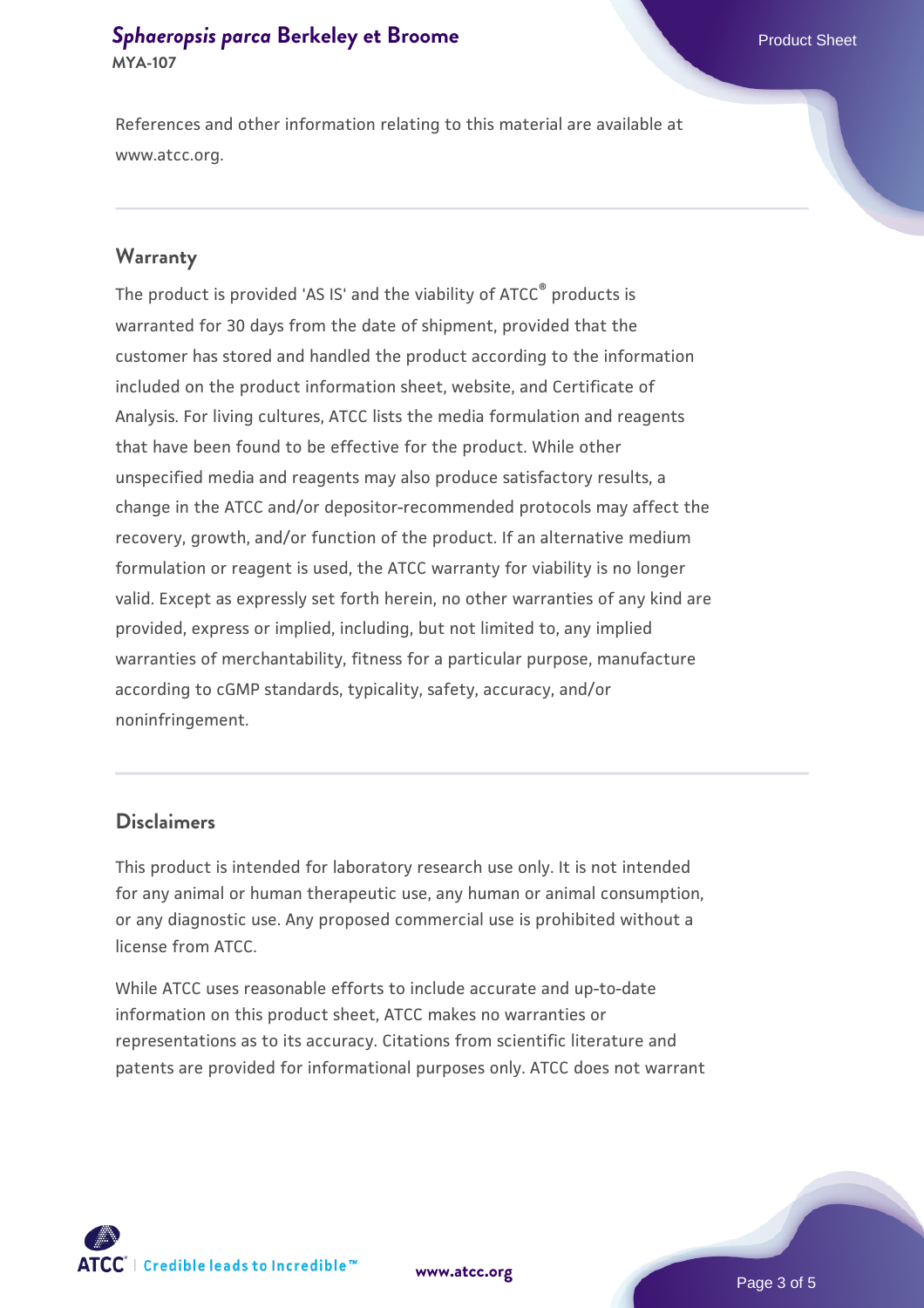that such information has been confirmed to be accurate or complete and the customer bears the sole responsibility of confirming the accuracy and completeness of any such information.

This product is sent on the condition that the customer is responsible for and assumes all risk and responsibility in connection with the receipt, handling, storage, disposal, and use of the ATCC product including without limitation taking all appropriate safety and handling precautions to minimize health or environmental risk. As a condition of receiving the material, the customer agrees that any activity undertaken with the ATCC product and any progeny or modifications will be conducted in compliance with all applicable laws, regulations, and guidelines. This product is provided 'AS IS' with no representations or warranties whatsoever except as expressly set forth herein and in no event shall ATCC, its parents, subsidiaries, directors, officers, agents, employees, assigns, successors, and affiliates be liable for indirect, special, incidental, or consequential damages of any kind in connection with or arising out of the customer's use of the product. While reasonable effort is made to ensure authenticity and reliability of materials on deposit, ATCC is not liable for damages arising from the misidentification or misrepresentation of such materials.

Please see the material transfer agreement (MTA) for further details regarding the use of this product. The MTA is available at www.atcc.org.

#### **Copyright and Trademark Information**

© ATCC 2021. All rights reserved. ATCC is a registered trademark of the American Type Culture Collection.

#### **Revision**

This information on this document was last updated on 2022-03-29

#### **Contact Information**